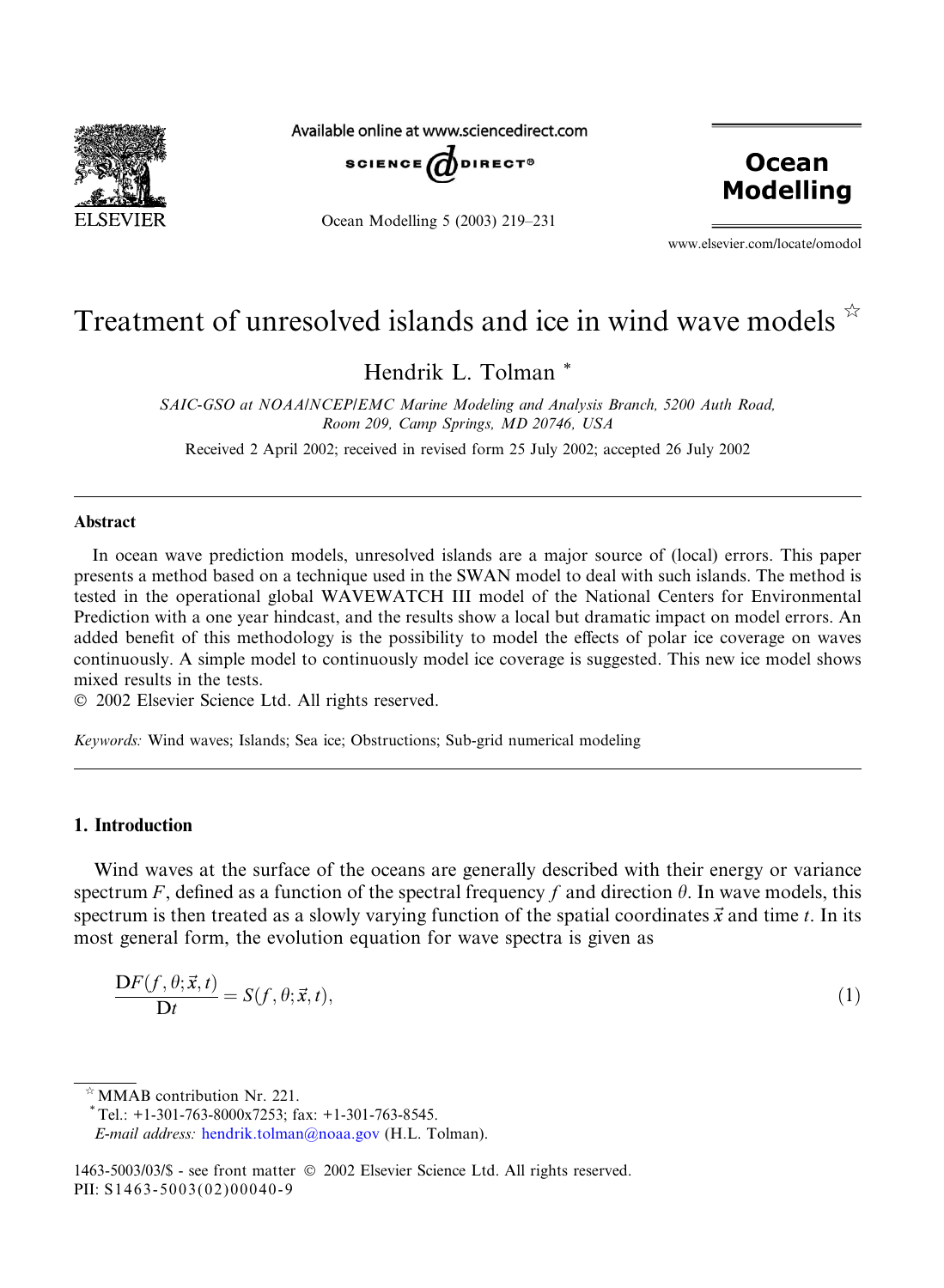where the source function S represents processes such as interaction between wind and waves, wave–wave interactions, and wave energy loss due to wave breaking. Alternative descriptions in terms of wave action or with spectra as a function of wavenumber yield a similar equation.

Numerical modeling of Eq. (1) generally involves discretization of the spectral  $(f, \theta)$  and physical  $(\vec{x})$  spaces, while marching forward in time t. The necessary four-dimensional discretization results in the need for a trade-off between accuracy (high resolution) and economy (low resolution). In recent wave models a typical spectral resolution is 24 directions with  $\Delta\theta = 15^{\circ}$ , and 25–35 frequencies with a constant relative increment of typically 10%. Spatial resolutions of operational models are mostly dictated by economics, and by the nominal resolutions of modelled wind fields employed to drive these models. This has lead to global wave models with a resolution of the order of 100 km, and regional models with resolutions of the order of 25 km or better.

An important consideration in determining spatial resolution is the need to properly resolve coastlines and islands. With the spatial resolutions used in global models, many island groups are not resolved at all. This in fact is a major source of errors in such models, as is illustrated in, for instance, Fig. 3 of Tolman (2001), and Fig. 8 of Tolman et al. (2002). To alleviate this problem, high resolution is needed near islands, which generally cover only a small fraction of the grid. Away from islands, the necessary wave model resolution still is dictated by the resolution of the wind. Hence, increasing resolution throughout the grid to resolve islands does not appear to be economically sound. An alternative is given in recent releases of the SWAN model (Holthuijsen et al., 2001), where unresolved obstacles are included by suppressing wave energy transport between grid points. This method so far has only been used on small scales, for instance to model breakwaters in harbors. With a similar approach the dissipative effect of unresolved islands on swell propagation in large scale models can be modelled without resorting to increased model resolution.

The present study tests sub-grid modeling of islands in the operational global wave model of National Centers for Environmental Prediction (NCEP) (see Tolman et al., 2002). Details of the methodology are given in Section 2. The use of sub-grid obstacles can furthermore be expanded to the treatment of polar ice coverage, which is usually represented by an ice concentration from analyses or models. Conventionally, grid points are (discontinuously) taken out of the wave model when a threshold concentration is reached. A new continuous method is suggested, where ice is modelled as a partial obstruction (Section 3) which scales with the ice concentration. In Section 4, results of a one year hindcast are presented. Discussion and conclusions are presented in Section 5.

## 2. Unresolved islands

In a numerical model, Eq. (1) is normally solved using fractional steps. Typically, one such step deals with the right hand side (sources), and one or more deal with the propagation terms of the left side. In NCEPs WAVEWATCH III models spatial propagation is treated in a separate step. The spatial propagation equation solved in this step is given as

$$
\frac{\partial F}{\partial t} + \frac{\partial cF}{\partial x} = 0,\tag{2}
$$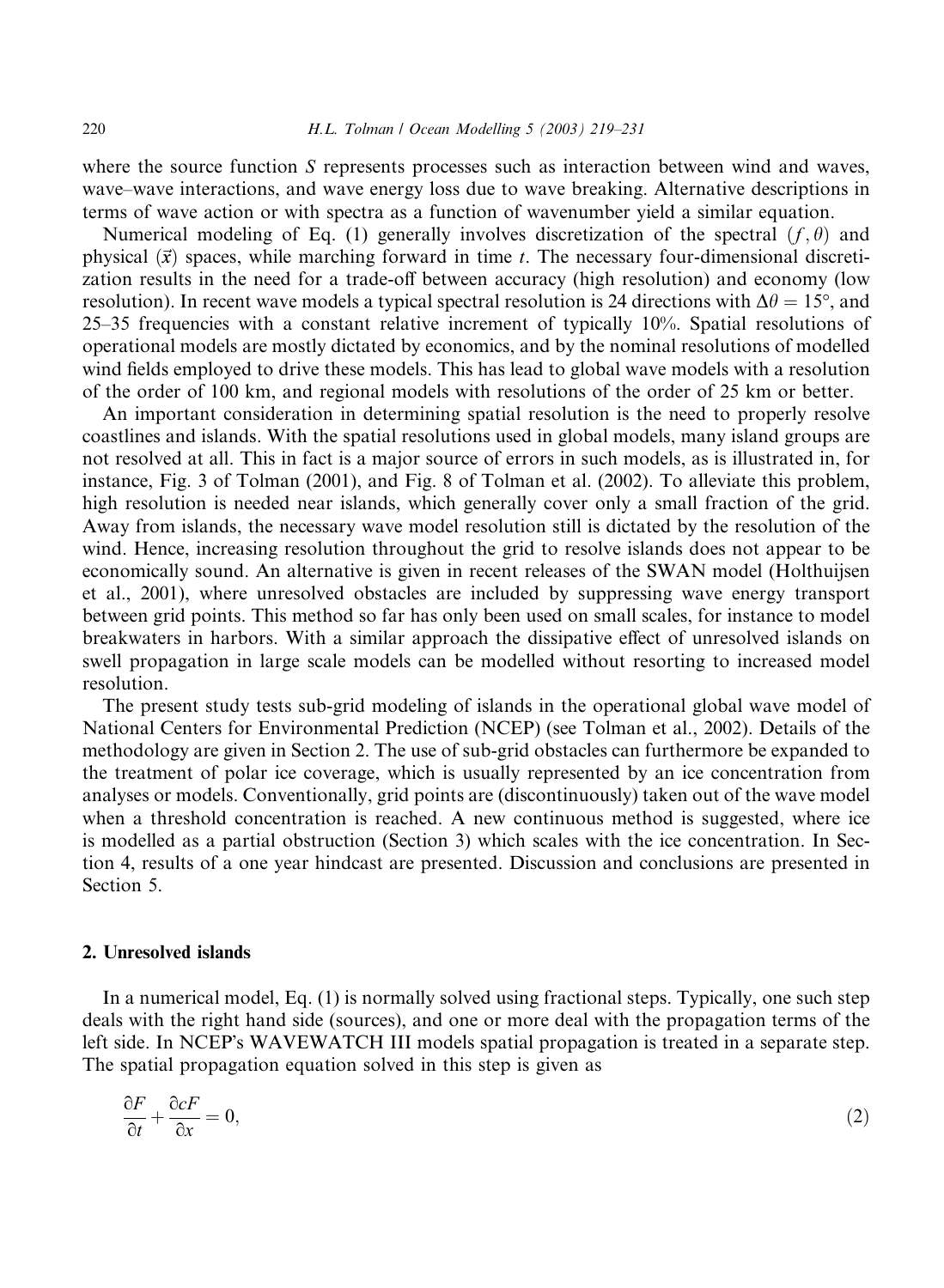where  $c$  is the advection velocity in physical space. For simplicity, the one-dimensional version of this equation is given, and the functional dependence of  $F$  is omitted from the notation. For a given spectral component, the numerical propagation schemes as used by WAVEWATCH III can be written as

$$
F_i^{n+1} = F_i^n + \frac{\Delta t}{\Delta x} [G_{i,-} - G_{i,+}]^n, \tag{3}
$$

where i and n are discrete space and time counters, respectively, and where  $G_{i-}$  is the flux at the cell boundary between the grid points with counters i and  $i - 1$ ,

$$
G_{i,-}^n = 0.5(c_{i-1} + c_i)F_6^n,
$$
\n(4)

where  $F_b$  is the spectral density at the cell boundary. The actual calculation of  $F_b$  determines the nature and accuracy of the numerical scheme. In WAVEWATCH III,  $F<sub>b</sub>$  is calculated according to the ULTIMATE QUICKEST scheme of Leonard (1979, 1991).  $G_{i,+}$  is the flux at the cell boundary between grid points i and  $i + 1$ , defined similarly. To assure numerical conservation of energy,  $G_{i+1} \equiv G_{i+1}$ . Starting from Eq. (3), and following Holthuijsen et al. (2001), sub-grid islands and other obstacles can be modelled as physically reduced energy fluxes between cells,

$$
F_i^{n+1} = F_i^n + \frac{\Delta t}{\Delta x} [\alpha_{i,-} G_{i,-} - \alpha_{i,+} G_{i,+}]^n, \tag{5}
$$

where  $\alpha_{i,-}$  and  $\alpha_{i,+}$  are 'transparencies' of the corresponding cell boundaries, ranging from 0 (closed boundary) to 1 (no obstructions). For outflow boundaries, transparencies by definition are 1, otherwise energy will artificially accumulate in cells. For inflow boundaries, transparencies less than 1 result in elimination of obstructed energy at the cell boundary.

To simplify the maintenance and generation of grids with water depths and obstructions, the obstructions will be defined at the center of grid boxes, instead of on the cell boundaries (the latter would result in staggered grids). To assure that half the obstruction  $\alpha_i$  for cell *i* occurs at the cell center, the inflow transparency becomes  $0.5(1 + \alpha_i)$ , and the outflow transparency by definition is 1. To complete the total transparency  $\alpha_i$ , the next cell in the flow direction will have an inflow transparency  $2\alpha_i/(1 + \alpha_i)$ . The total transparency for the cell becomes the product of the two factors, which equals  $\alpha_i$ . If two adjacent cells have restricted transparencies, the actual inflow transparency will become a product of the cell transparency and the transparency at the upstream cell. Assuming for simplicity that  $c > 0$ , this results in

$$
\begin{aligned}\n\alpha_{i,-} &= \frac{\alpha_{i-1}(1+\alpha_i)}{1+\alpha_{i-1}} \\
\alpha_{i,+} &= 1\n\end{aligned} \bigg\}.
$$
\n(6)

Generalization to arbitrary *c* is straightforward.

Applying this sub-grid island approach to a wave model requires the generation of bathymetry and obstruction grids. To generate such grids, a global 5' resolution bathymetry data set was extracted from the Naval Oceanographic Office's DBDB-V database version 4.1.<sup>1</sup> Fig. 1 gives

<sup>1</sup> <http://idbms.navo.navy.mil/dbdbv/dbdbv.html> and [http://idbms.navo.navy.mil/dbdbv/database\\_doc.html.](http://idbms.navo.navy.mil/dbdbv/database_doc.html)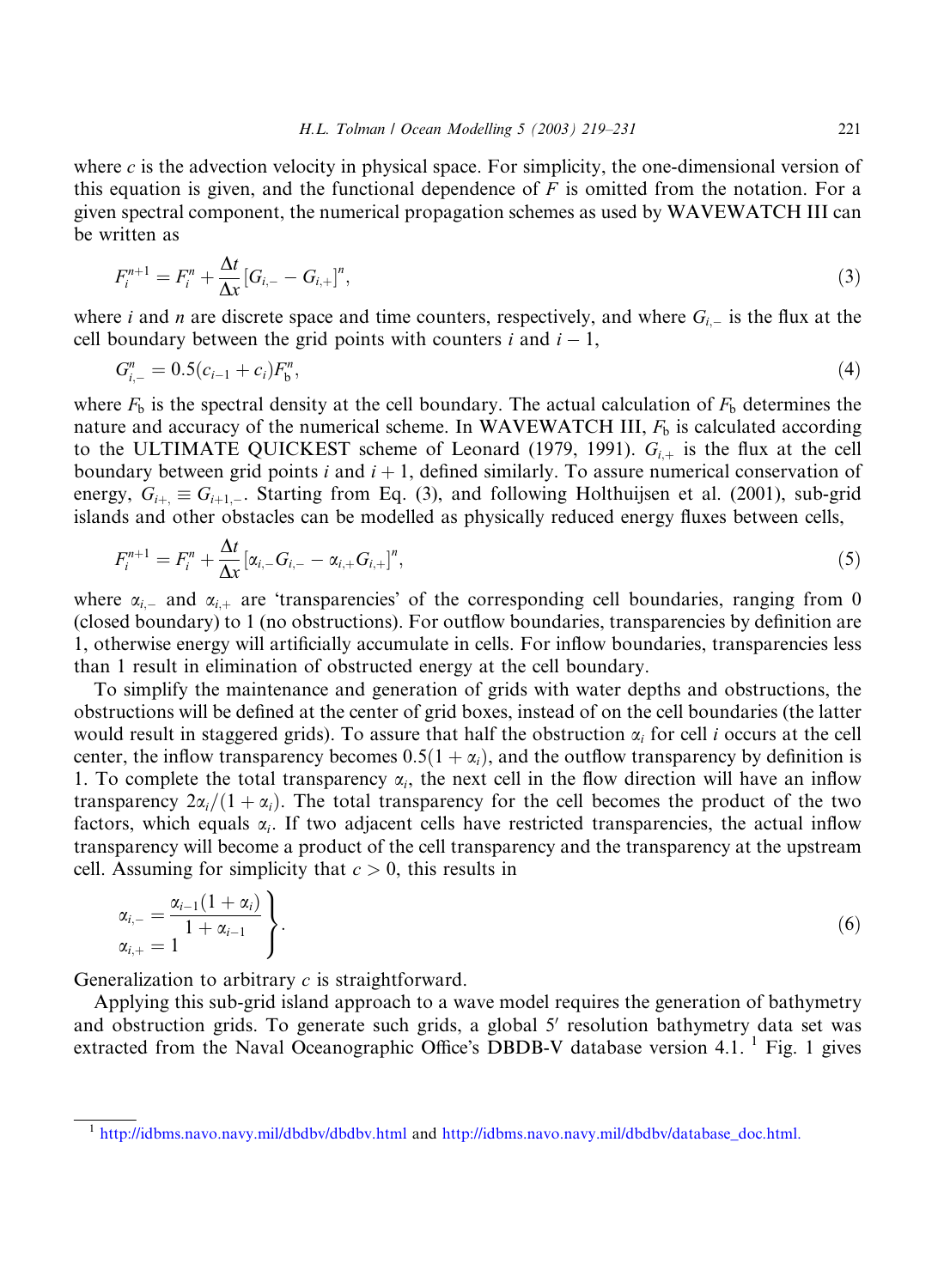

Fig. 1. Some examples to illustrate generation of obstruction grids and corresponding problems. Dotted lines are boundaries of grid cells in the high resolution grid. Dashed lines correspond to model grid. Solid lines represent coast lines of islands, and grey shading represents representation of islands in the high resolution grid.

some examples to illustrate how a wave model grid can be generate from such a high resolution or 'fine' grid, as well as problems encountered in this process.

In principle, the transparencies for a wave model grid can be determined objectively from the fine grid, as the fraction of transparent grid lines of the fine grid within the grid cell of the wave model. For island A in Fig. 1, four of the six fine grid lines in the x direction within the grid cell of the wave model are transparent, resulting in  $\alpha_x = 0.66$ . Similarly,  $\alpha_y = 0.33$ . Difficulties occur, however, with islands straddling grid cells. Island B in Fig. 1 should completely block wave propagation in x direction ( $\alpha_x = 0$ ) for the grid line it covers in the wave model. However, with the above procedure, it results in  $\alpha_x = 0.17$  and  $\alpha_x = 0.5$  in two adjacent cells, and hence in a total transparency  $\alpha_x = 0.08 \neq 0$ . Such a situation can lead to spurious swell penetration in completely sheltered areas. Similarly, island C should result in  $\alpha_x = 0.5$ , but the above method results in this transparency in two adjacent cells, resulting in a net transparency of the island of  $\alpha_x = 0.25$ . Finally, atoll C is completely missed in the fine grid, and can therefore not result in the proper obstruction in the wave model grid when the above method is used. Additional intervention is required for many reasons, such as: (i) blocking out of unwanted parts of domains, (ii) corrections of obvious errors remaining in the database (rare but necessary), (iii) resetting transparencies for grid points adjacent to land to  $\alpha = 1$ , to prevent the swell energy approaching land from being suppressed in the last grid point by other than true dissipation mechanisms.

If a high resolution grid can be constructed, that properly deals with islands like D in Fig. 1, a reasonable automated grid generation algorithm can probably be designed. This would, however, require a significant development effort, which cannot be justified before this sub-grid method is proven to be effective. Therefore, the required wave model grid for the present study has been generated interactively, based on the methodology and considerations discussed above. Fig. 2 shows the resulting grid for NCEP's global wave model (e.g., Chen et al., 1999; Tolman et al., 2002). Regular land points are grey, partially obstructed points are black. Note that the latter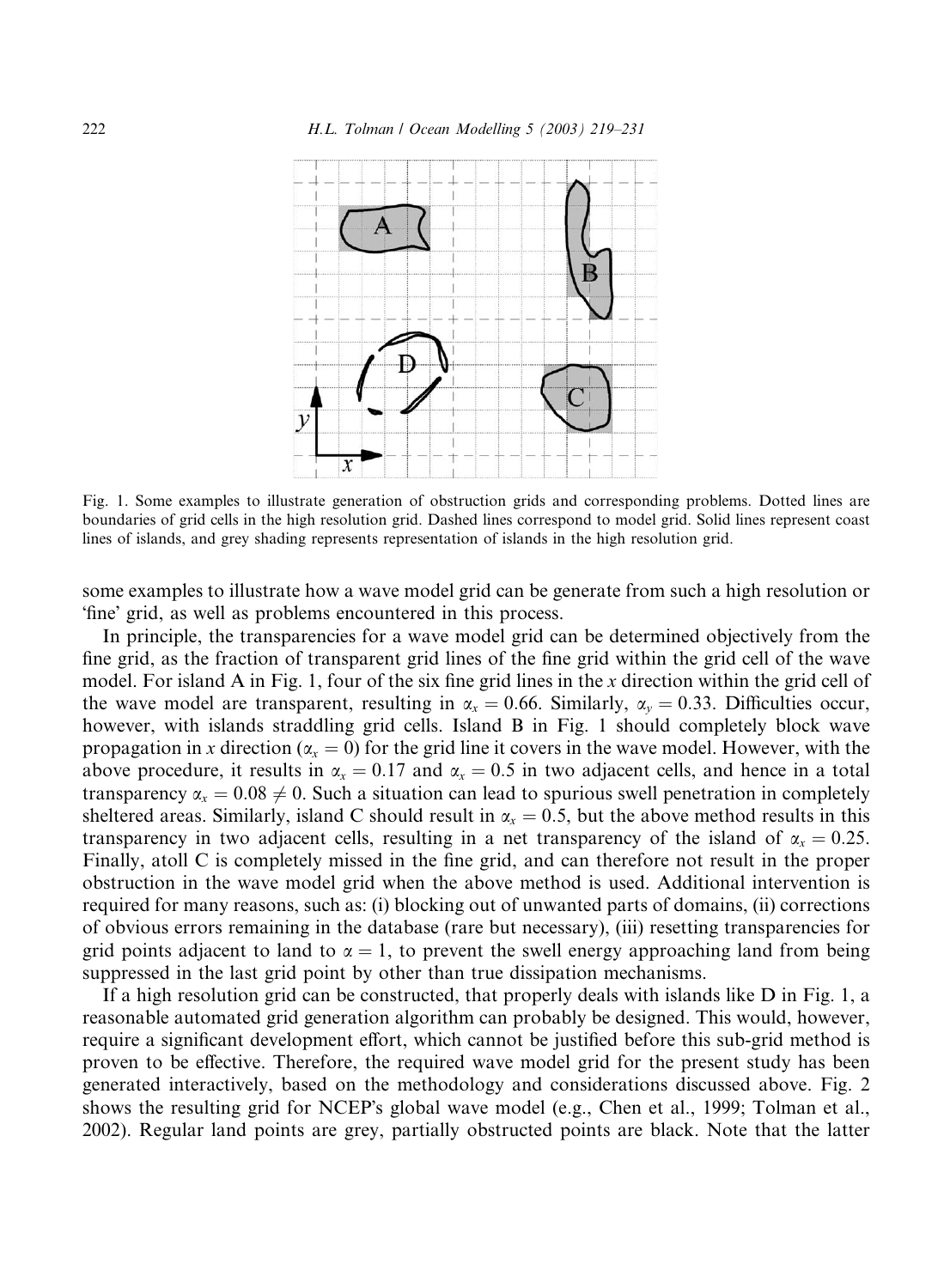

Fig. 2. Grid layout of NCEPs global wave model. Grey identifies land points, black identifies grid points with some obstruction in longitudinal or latitudinal direction ( $\alpha \neq 1$ ).

include all partially obstructed grid points, including many which only represent minor obstructions. The figure shows that partially obstructed grid points represent many major island chains. Although the distribution of partially obstructed grid points is distinctive, the number of such grid points is small (only 3.2% of the 'sea' points in this model).

## 3. Ice concentrations

NCEPs operational wave models use ice concentrations from NCEPs automated passive microwave sea ice concentration analysis (Grumbine, 1996). Ice concentrations represent the fraction of sea covered with ice. Presently the ice concentration is only used to identify points as regular sea points, or as points to be taken out of the calculation completely, based on some cutoff ice concentration (presently 33%). This corresponds in practice to a discontinuous change from model points without ice, to fully ice covered grid points. The introduction of partially obstructed grid points in the wave model provides a more natural way to continuously model ice coverage.

Detailed analyses of the effects of ice floes on wave propagation have been published (e.g., Wadhams et al., 1986; Masson and LeBlond, 1989), many in Russian literature (see Lavrenov, 1998). It has been shown that wave attenuation in ice fields shows an exponential decay in space with a given length scale  $\lambda$ . Observed decay rates can be explained with simple scattering models of waves by individual ice floes. The amount of scattering or  $\lambda$  is (amongst others) a function of wave frequency, the ice floe distribution, and the ratio of wave length to ice floe length. Considering that only an ice concentration estimate is available in operational models, it is clear why advanced models for wave attenuation by ice are not yet used in ocean wave models. A simple model based on concentrations only will therefore be constructed here, based on both physical and modeling considerations.

It is assumed that wave energy will not be dissipated instantaneously when the wave field encounters ice. Instead, waves are assumed to progressively loose energy while travelling through an ice field, consistent with exponential decay behavior as mentioned above. The decay rates are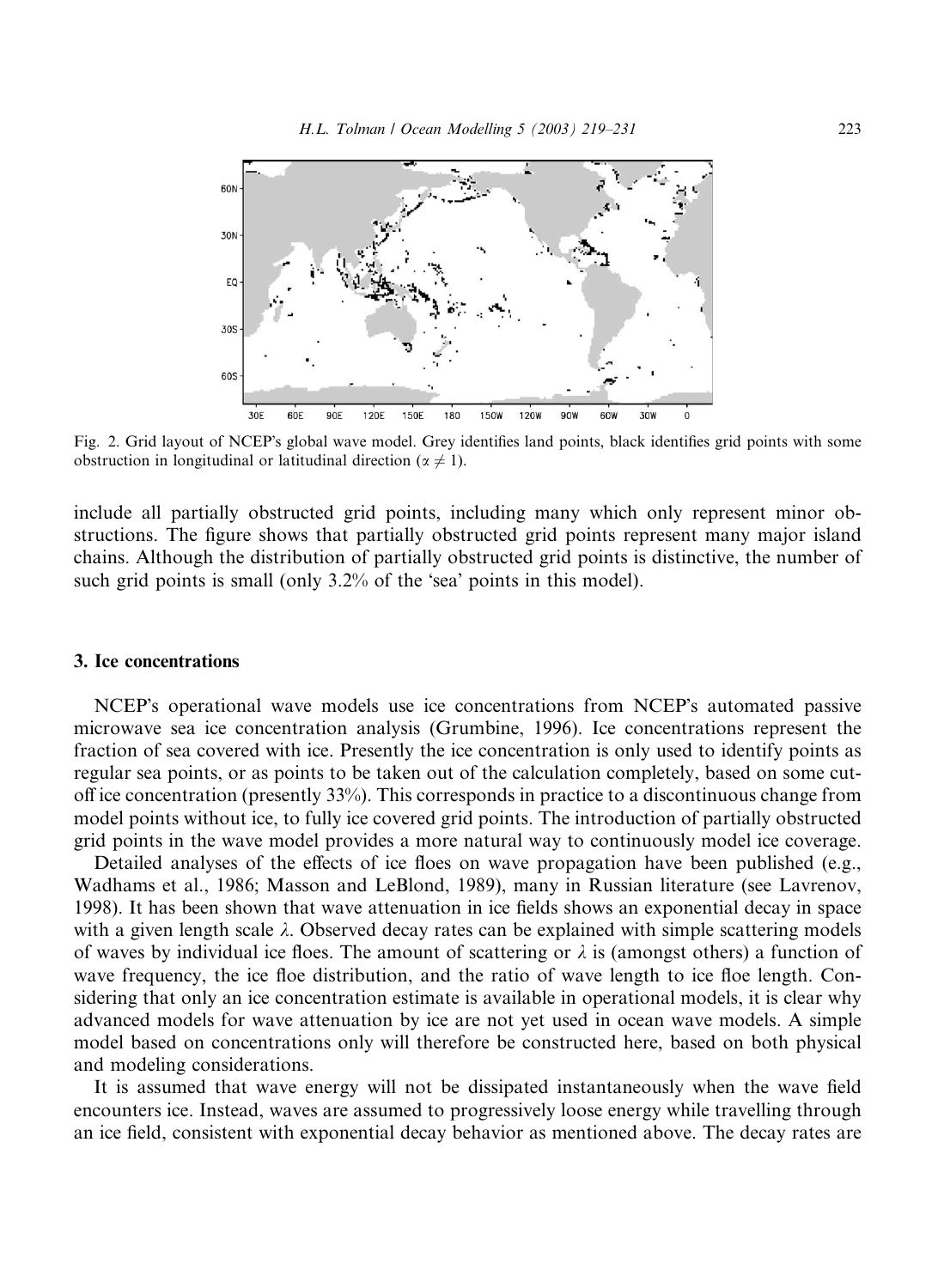expected to be a distinct function of the size of individual ice floes (e.g., Masson and LeBlond, 1989), with larger ice floes scattering waves more efficiently, and hence resulting in larger decay rates. Since it furthermore seems natural to assume that floe sizes increase with ice concentration, it may be expected that decay rates increase strongly with ice concentration. Because the model lacks the necessary data to estimate decay rates parametrically (see above), there is no justification to go beyond a very simple model. It will be assumed that upon penetrating the ice field over a distance  $l_0$ , ice induced wave attenuation can still be neglected. Between the distances  $l_0$  and  $l_n$ , the entire wave energy is dissipated. Lacking any solid physical considerations to choose otherwise, a simple linear decay model will be adopted.

For an ice concentration  $\epsilon$ , the average distance by which the waves travel through ice per grid box scales linearly with  $\epsilon$  and  $\Delta x$  or  $\Delta y$ . Applying the above described simple model locally per grid box, transparencies  $\alpha$  become

$$
\alpha_x = \begin{cases}\n1 & \text{for } \epsilon \Delta x < l_0 \\
0 & \text{for } \epsilon \Delta x > l_n \\
\frac{l_n - \epsilon \Delta x}{l_n - l_0} & \text{otherwise}\n\end{cases}, \quad \alpha_y = \begin{cases}\n1 & \text{for } \epsilon \Delta y < l_0 \\
0 & \text{for } \epsilon \Delta y > l_n \\
\frac{l_n - \epsilon \Delta y}{l_n - l_0} & \text{otherwise}\n\end{cases} \tag{7}
$$

Note that the explicit dependency of  $\alpha$  on the grid increments  $\Delta x$  and  $\Delta y$  assures directional isotropy of the effects of ice on wave propagation, and is therefore an important aspect of this simple model.

If this simple model is applied locally per grid box in a wave model, it is imperative that  $l_n < \max(\Delta x, \Delta y)$ . If this condition is not met,  $\max(\alpha_x, \alpha_y) > 0$  even for  $\epsilon = 1$ , and grid points cannot be taken out of the calculation even if fully covered by ice. The situation becomes particularly awkward when a spherical grid is used. The longitudinal increment  $\Delta x$  then systematically reduces to 0 approaching the poles. This can result in a situation where ice covered grid points are taken out of the calculation for lower latitudes, yet always remain in the calculation near the poles. A simple way to avoid this is to define a critical ice concentrations  $\epsilon_{c,0}$  and  $\epsilon_{c,n}$ defining initial and total impediment of wave propagation, and then define  $l_0$  and  $l_n$ , locally as

$$
l_0 = \epsilon_{c,0} \min(\Delta x, \Delta y), \quad l_n = \epsilon_{c,n} \min(\Delta x, \Delta y).
$$
\n(8)

Having no objective guidance for realistic values for the critical ice concentrations, they will be set to  $\epsilon_{c,0} = 0.25$  and  $\epsilon_{c,n} = 0.75$  in the tests, around the previous cut-off concentration  $\epsilon_c = 0.33$ . The final continuous ice model is then obtained by calculating length scales from local ice concentrations using Eq. (8), and substituting these in Eq. (7) to obtain cell transparencies.

The obstructions provided by ice are combined with the obstructions provided by unresolved islands by using the product of the corresponding cell transparencies. Note that unlike island obstructions, ice obstructions are regularly updated in the model.

## 4. Model results

To test the concepts of sub-grid modeling of islands and ice in wave models, a one year hindcast run is made with NCEPs global wave model (see Fig. 2). The hindcast period covers March 2000 through February 2001. The wind fields used consist of alternating analyses and 3 h forecasts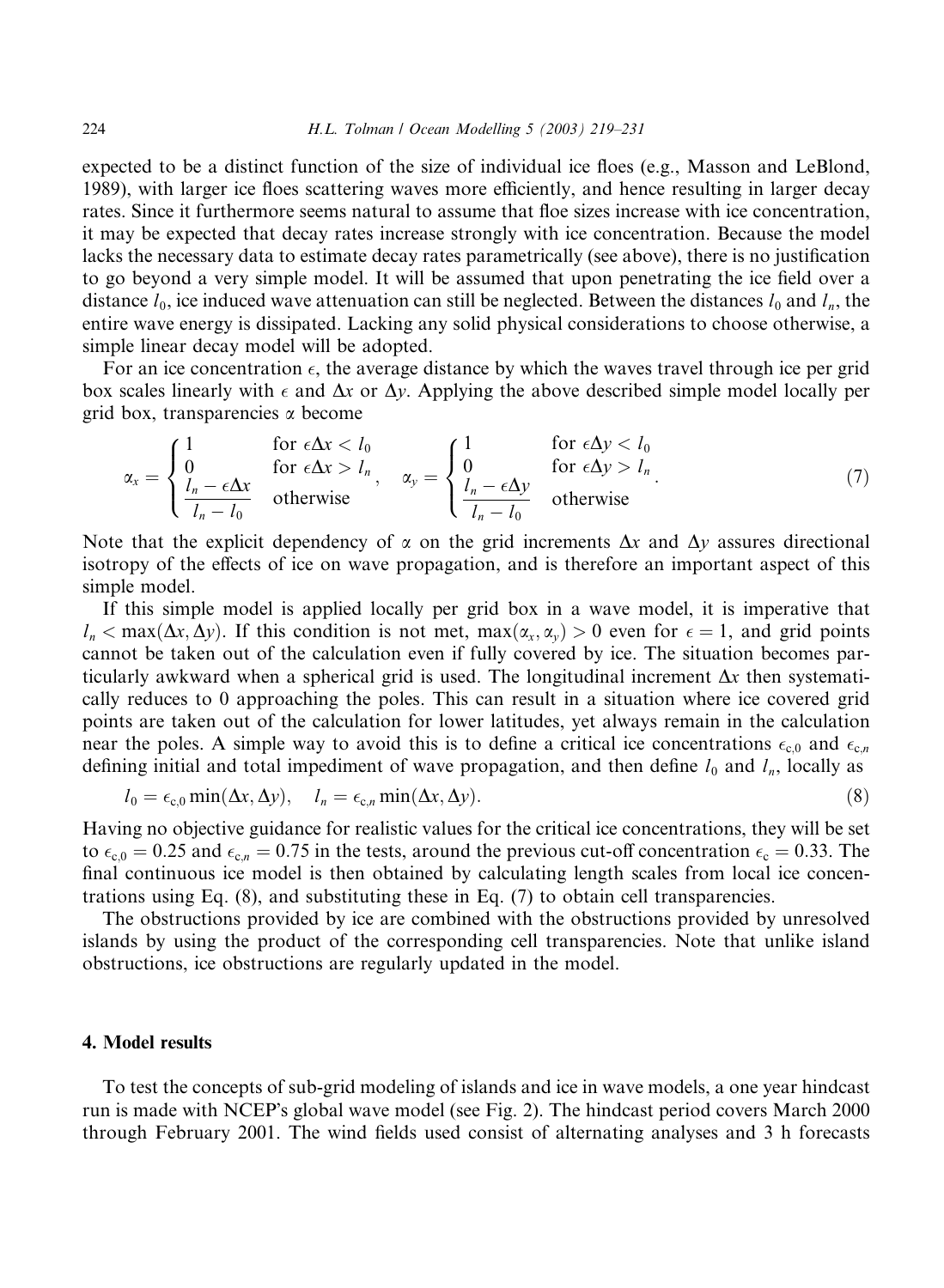from NCEPs Global Data Assimilation (GDAS) and Medium Range Forecast (MRF) systems (e.g., Caplan et al., 1997). The spectral resolution of these wind fields is T170. Validation of the hindcast runs is performed with buoy data and ERS-2 altimeter data, as described in Tolman et al. (2002).

These test runs are a part of a systematic effort aimed at validating and testing a new version of the operational WAVEWATCH III models at NCEP (Tolman, 2002c). The control calculations are therefore not performed with the presently operational version 1.18 of WAVEWATCH III, but with a newer version. This 'baseline version' differs from version 1.18 in several ways: (i) The code is rewritten in FORTRAN 90 to simplify maintenance. (ii) The time integration of the source term is made forward in time cf. Hargreaves and Annan (2001), and the setting of numerical parameters in the dynamical integration scheme are slightly modified to make the integration smoother as well more responsive, (iii) The GSE alleviation of Booij and Holthuijsen (1987) is replaced by the averaging method of Tolman (2001, 2002a). Although these changes have distinct positive impact on model economy and maintenance, their impact on model results are small (see Tolman, 2002b). In the present context, the newer baseline model will be denoted as the 'old' model, that is, the model without the changes suggested here. This model augmented with the subgrid islands and ice is similarly denoted as the 'new' model.

It is expected that effects of the sub-grid treatment of islands and ice floes are mostly confined to regions where this sub-grid treatment is activated. Buoy observations are generally not properly situated to capture these effects. ERS-2 altimeter data, however, provide balanced global coverage, including areas affected by the new sub-grid approaches. The model results against altimeter data will therefore be presented and discussed first. Only mean observed significant wave heights  $(H_s = 4\sqrt{\int \int F(f, \theta) d\theta}$ , their biases and standard deviation (std) errors will be considered.

Fig. 3 shows mean altimeter wave heights and biases for the old and new models. Both models show small biases compared to the mean wave heights. The bias patterns are nevertheless distinctly different. The old model (Fig. 3b) shows distinct positive biases for virtually all unresolved island groups as identified in Fig. 2. The positive bias of many such island groups manifests as a "bull's eye" near their location, and can in the tropics be as large as  $50\%$  of the mean observed  $H_s$ . Particularly distinct is the effect of the Tuamotu Archipelago around  $20^{\circ}$  S  $140^{\circ}$  W (Figs. 2 and 3b). The blocking effect of these islands is even obvious in the mean altimeter observations (Fig. 3a). In the new model virtually every positive bias area corresponding to unresolved islands has been eliminated or is greatly reduced (Fig. 3c). The bull's eye pattern of positive biases in the tropics has been replaced by a moderate but systematic negative bias. The differences in bias patterns between the old and new models can be as large as 0.6m, with an absolute improvement in bias as large as 0.5 m. The bias patterns at high latitudes are largely unchanged, with slightly increased negative coastal biases in the northern hemisphere.

Fig. 4 presents the random part of the wave height errors of the old and new model, as well as their difference. The impact of the sub-grid representation of the islands is less dramatic than with the biases (differences in std of up to 0.1 m and 20%). Nevertheless, the impact of the sub-grid island representation on the random model errors is also positive and notable for every major island group, and limited to the direct vicinity of such groups. The impact of the sub-grid island representation on the random part of the error is due to the fact that the swells that are influenced occur as specific events. Hence, the bias reduction near islands varies in time, and therefore has an impact on both biases and random errors.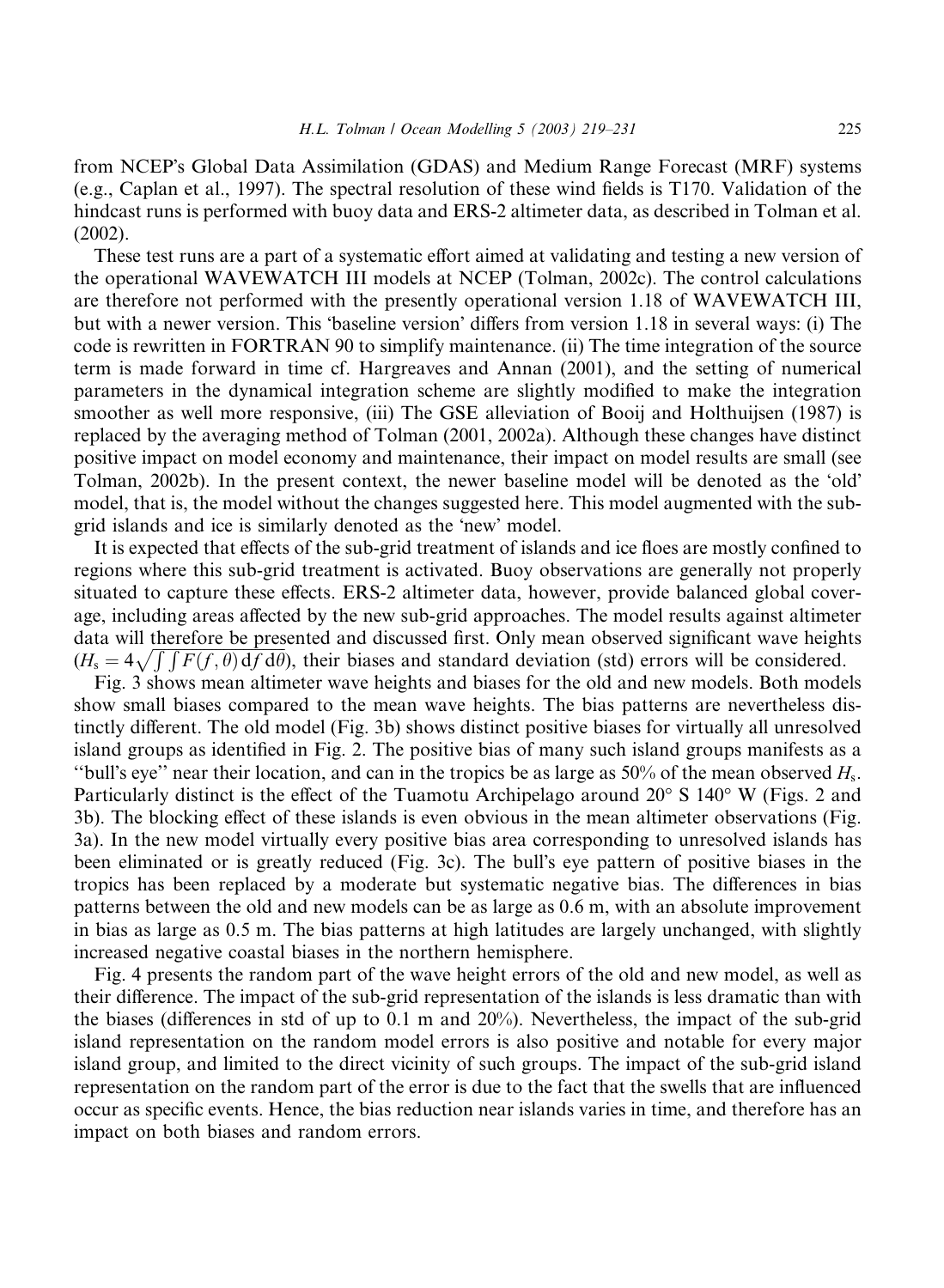

Fig. 3. Mean observed wave height  $H_s$  and model biases  $\Delta H_s$  in cm from ERS-2 altimeter. Dark grey identifies lack of data (land and ice). Contours at 50 and 10 cm intervals, respectively. Dotted contours correspond to negative values,  $\Delta H_s = 0$  contour not shown.  $H_s > 3$  m and negative  $\Delta H_s$  shaded light grey in black and white version. (a) Observed wave height, (b) old model bias, (c) new model bias.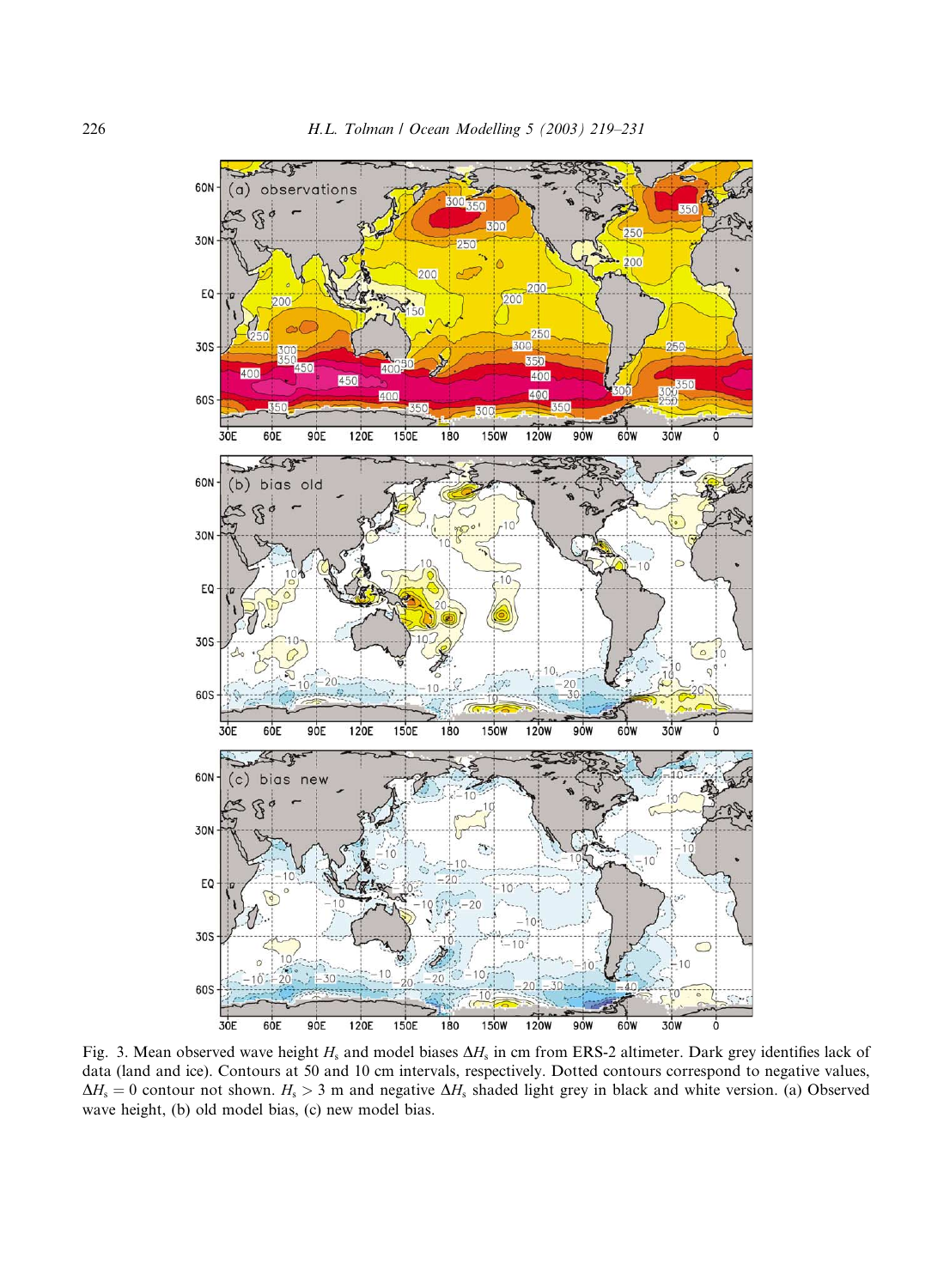

Fig. 4. Wave height std error in cm of models against ERS-2 data. Dark grey identifies lack of data. Dotted contours correspond to negative values,  $\Delta std = 0$  contour not shown, std > 50 cm and negative differences shaded light grey in black and white version. (a,b) Old and new model, contours at 10 cm intervals. (c) Difference, contours at 2 cm intervals.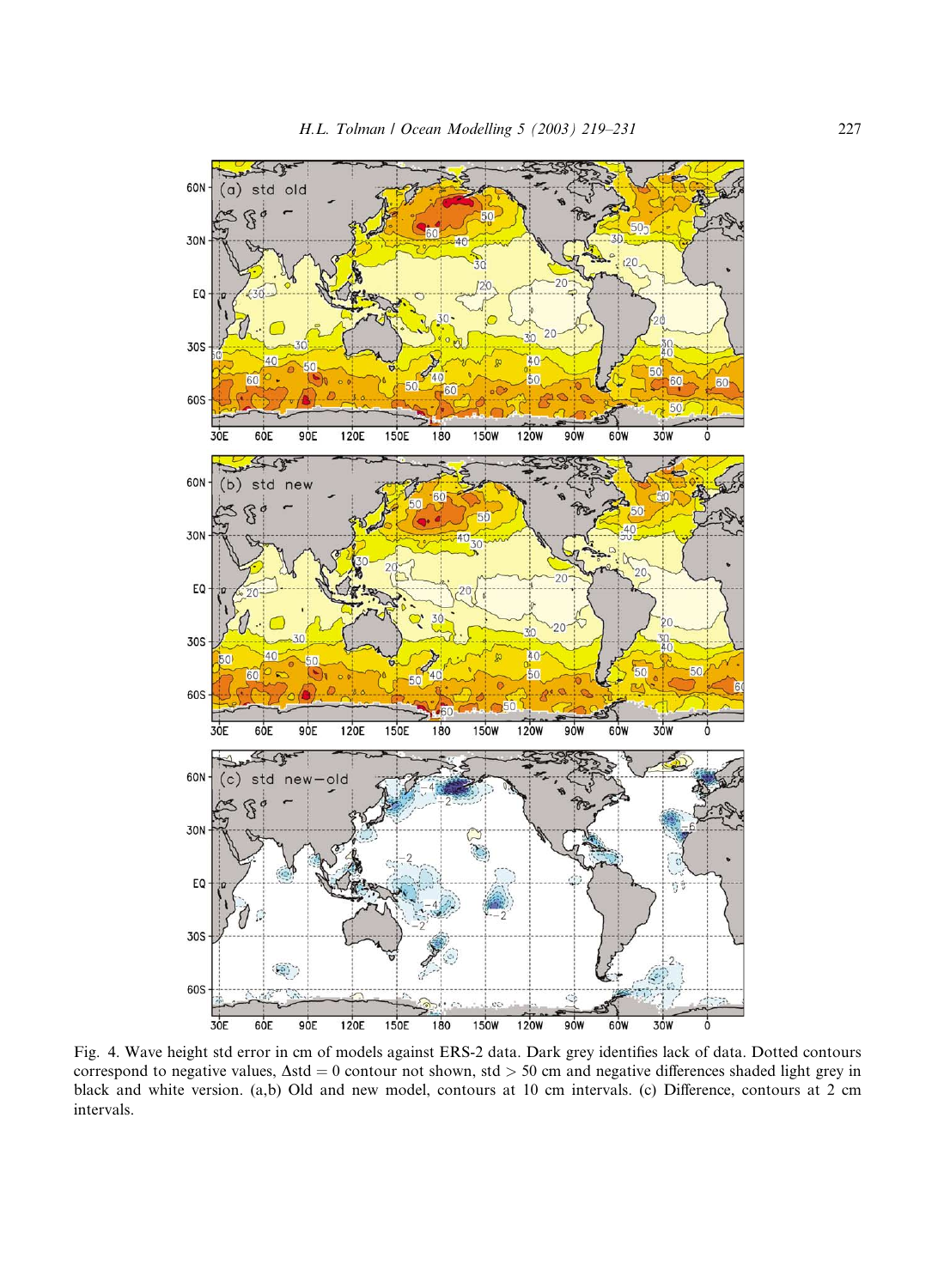Effects of the continuous ice treatment are expected to be limited to ice covered areas, typically above  $60^{\circ}$  N and  $60^{\circ}$  S. In such areas, the impact of continuous ice treatment on biases (Fig. 3b and c) and random errors (Fig. 4c) are alternately positive and negative. With a slightly more negative impact in the northern hemisphere.

The impact of the modifications to the model are large but local. This implies that the effect on bulk model statistics against altimeter or buoy data is not expected to be large. Indeed, of all conventional statistics, only bulk biases show a moderate downward shift of about 0.10 m (see Tolman, 2002b, figures not presented here). Nevertheless, time series for selected buoys and selected periods do show a distinct impact of the sub-grid representation of islands. This is illustrated in Fig. 5 with three selected time series.

Buoy 22001 in the East China sea is sheltered by the Ryukyu Islands. The top panel of Fig. 5 shows time series for this buoy for July 2000. The model without sub-grid island representation (dotted or red line) systematically overestimates observed wave conditions  $(+)$ , in particular for low, swell dominated, wave heights. The model with sub-grid islands (solid or green lines) pro-



Fig. 5. Time series of wave height  $H_s$  observed at buoys  $(+)$ , from the old model (dashed or red lines) and from the new model (solid or green lines) for selected buoys and periods (see Tolman et al., 2002, Fig. 1).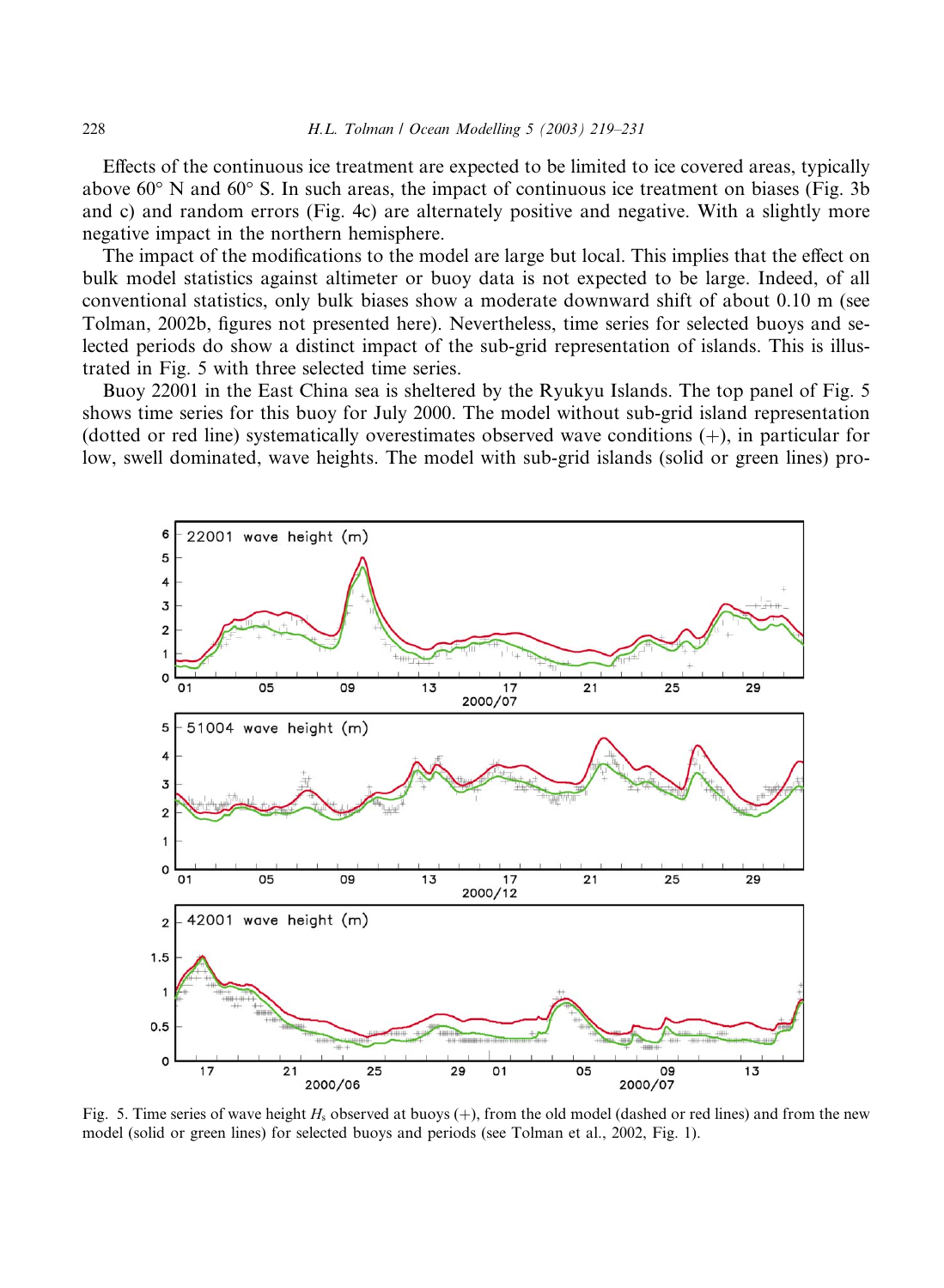duces systematically lower wave heights, generally in better agreement with observations  $(+)$ . These observations are fairly representative for the entire period for which data are available (through September 2000).

Systematic impact of sub-grid modeling of islands is also found for buoy locations around Hawaii, where, depending on dominant wave directions, one or more of the four buoys 51001 through 51004 are partially sheltered. The most dramatic impact is found here for the buoys south of Hawaii in the Northern Hemisphere winter, when the dominant waves consist of large swells coming from storm tracks just north of Hawaii. This is illustrated in the middle panel of Fig. 5 for buoy 51004 in December 2000. As for buoy 22001, the sub-grid representation of islands dramatically improves model behavior.

Somewhat surprisingly, the model shows a notable impact of the sub-grid modeling for the buoys in the Gulf of Mexico for extremely benign summer conditions. This is illustrated in the bottom panel of Fig. 5 with a month of model results and data from buoy 42001. The overestimation of high wave heights by the old model can be attributed to spurious swell propagation through the Straits of Florida. In the new model, these Straights are properly blocked by the Bahamas. This model behavior is only observed in the summer.

Finally, model economy is an important aspect of operational modeling. The new model proved about 10% more expensive to run than the old model, which is well within the constraints imposed by the operational environment at NCEP. About two thirds of the increase in computational time can be attributed to the addition of the cell transparencies in the calculation. The remaining one third can be attributed to the fact that the continuous ice treatment removes less ice covered points from the calculation than the old discontinuous approach.

### 5. Discussion and conclusions

In the present paper a sub-grid treatment of islands and partial ice coverage for wind wave models is suggested, based on a sub-grid obstruction approach used in the SWAN model (Holthuijsen et al., 2001). The corresponding obstructions are modelled as partially transparent cell boundaries in a general flux description of fairly arbitrary numerical schemes. To represent unresolved islands in this way, a map of cell transparencies needs to be constructed (Fig. 2). Although this is labor intensive, it has to be performed only once. After this, the increase in model run time is expected to be modest (7% in the present tests). Obstruction related to partial ice coverage are calculated objectively and dynamically from ice concentrations, using a newly proposed model.

The sub-grid approaches to islands and ice are tested with a one year hindcast run with NCEP's operational global wave model, for the period of March 2000 through February 2001. The models are validated using ERS-2 altimeter and buoy data. Validation with altimeter data shows that the sub-grid island approach has a local but massive impact on biases (Fig. 3b and c), and a more moderate but systematically positive impact on random errors (Fig. 4c). For islands groups like the Tuamotu Archipelago, this leads to a reduction of the overall rms wave height error of well over 50% (combined information of Figs. 3 and 4, or Tolman, 2002c). Most buoy locations are not conducive to illustrating the effect of sub-grid island modeling, as most are not sheltered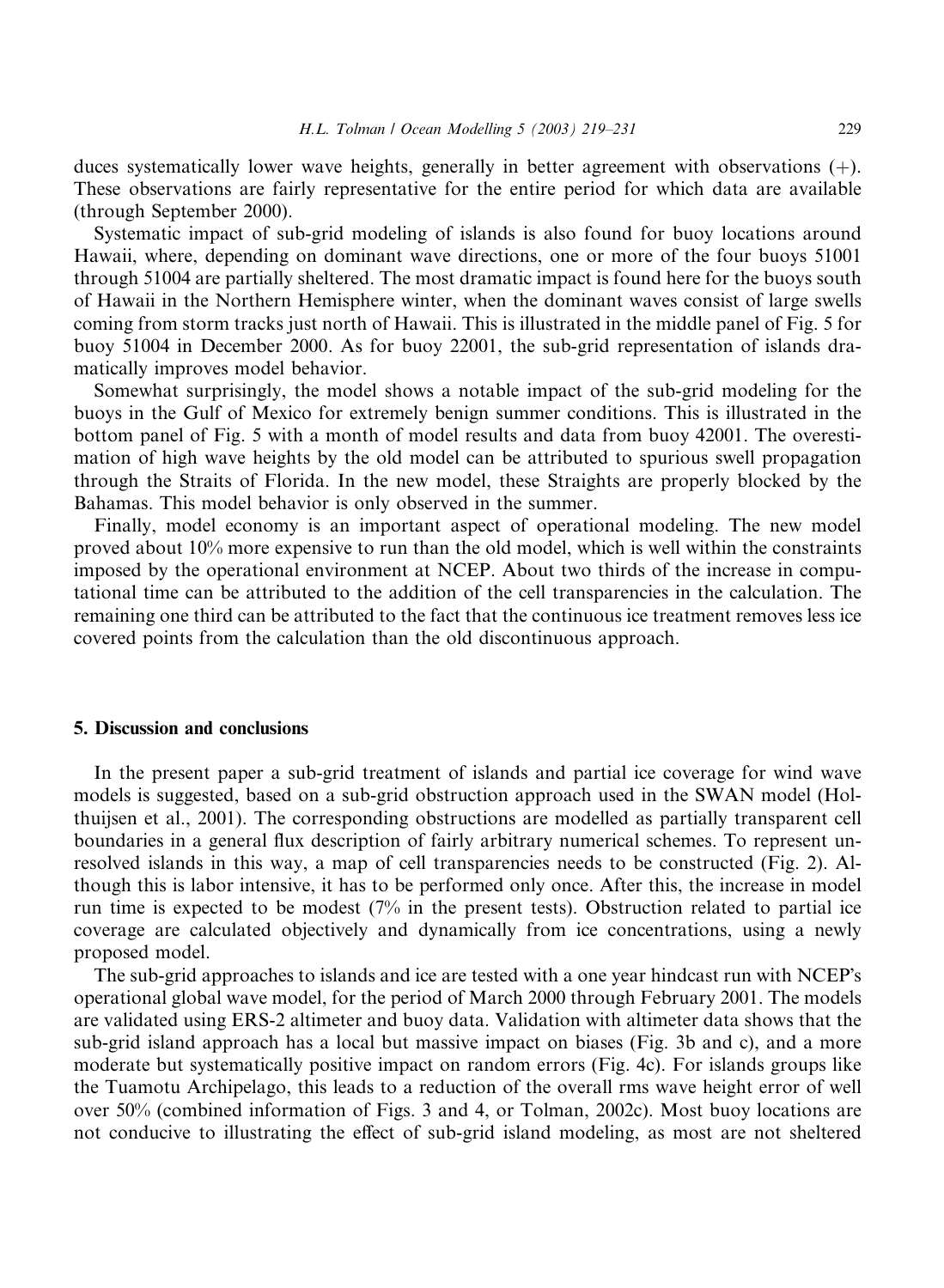(mostly by design). Nevertheless, distinct positive impact can be found for selected buoys in selected seasons (Fig. 5).

One of the few remaining anomalous positive biases is found in the new model off the north east coast of Australia, over the great barrier reef (Fig. 3c). This is at least partially due to the fact that the minimum allowed water depth in this model is set to 25 m, not doing justice to the locally extremely shallow water on the reefs, and the accompanying wave attenuation as documented by Hardy and Young (1996). If such reefs are not properly resolved, they could also be modelled as partial sub-grid obstructions (Hardy et al., 2000). This possibility has not been investigated here, but deserves attention.

The continuous ice treatment has alternately positive and negative impacts in NCEPs global model. It should be noted, that similar tests with NCEP's regional Alaskan Waters model showed a clear positive impact of the continuous ice treatment (Tolman, 2002b). The present continuous ice treatment in essence is a "poor man's approach", because only ice concentrations are operationally available. As discussed in Section 3, proper treatment of ice in a wave model will require more detailed ice information. Until this is available, major improvement cannot be expected. It might be possible to improve the present ice model by subjective tuning. However, due to the limited physical basis of the model, such tuning indeed is subjective at best. The sub-grid ice approach can be introduced in the model without additional computational effort, considering that the underlying modeling of obstructions is fully justified by the treatment of islands. On its own merits, it remains to be seen that its introduction could be justified.

The introduction of sub-grid islands has replaced a bull's eye bias pattern with systematic negative biases in the tropics. This appears to indicate that swells in this model are attenuated too much. This has been suggested by others, for instance by Wingeart et al. (2001). This behavior, which can be observed more clearly when unresolved islands are accounted for, appears to be caused by limitations to the source terms as presently used in the model (Tolman, 2002b).

#### Acknowledgements

The author would like to thank D.B. Rao, Bob Grumbine, Y.Y. Chao, and the anonymous reviewers for their comments on early drafts of this paper. The present study was partially supported by funding from the NOAA High Performance Computing and Communication (HPCC) office.

## **References**

- Booij, N., Holthuijsen, L.H., 1987. Propagation of ocean waves in discrete spectral wave models. Journal of Computational Physics 68, 307–326.
- Caplan, P., Derber, J., Gemmill, W., Hong, S.-Y., Pan, H.-L., Parish, D., 1997. Changes to the 1995 NCEP operational medium-range forecast model analysis/forecast system. Weather and Forecasting 4, 335–343.
- Chen, H.S., Burroughs, L.D., Tolman, H.L., 1999. Ocean surface waves. Technical Procedures Bulletin 453, NOAA/ NWS, [http://polar.ncep.noaa.gov/omb/tpbs/nww3tpb/nww3tpb.html.](http://polar.ncep.noaa.gov/omb/tpbs/nww3tpb/nww3tpb.html)
- Grumbine, R.W., 1996. Automated passive microwave sea ice concentration analysis at NCEP. Tech. Note 120, NOAA/NWS/NCEP/OMB, 13 pp.